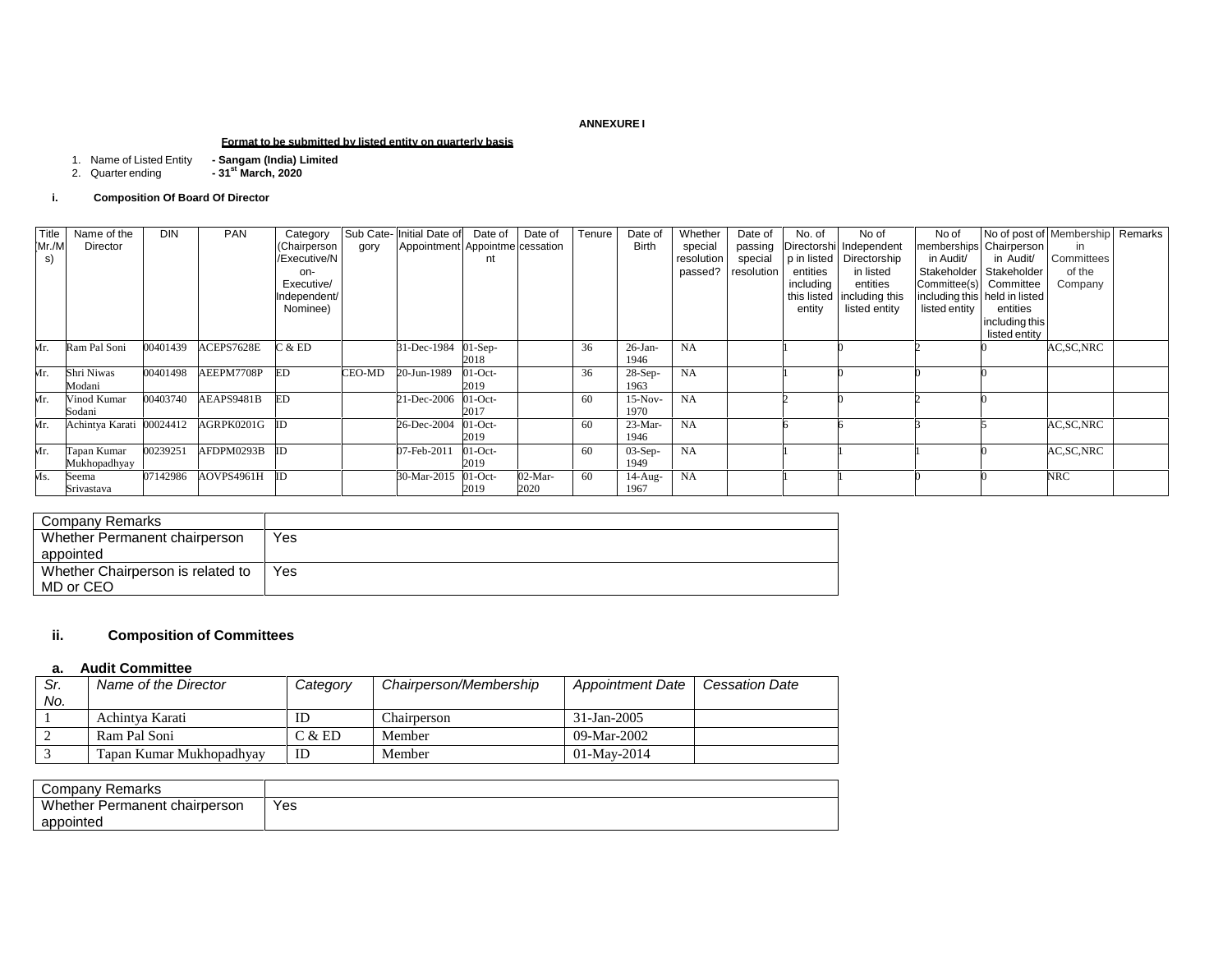## **b. Stakeholders Relationship Committee**

| Sr.<br>No. | Name of the Director     | Category | Chairperson/Membership | <b>Appointment Date</b> | <b>Cessation Date</b> |
|------------|--------------------------|----------|------------------------|-------------------------|-----------------------|
|            | Achintya Karati          | ID       | Chairperson            | 31-Jan-2005             |                       |
|            | Ram Pal Soni             | C & E D  | Member                 | 09-Mar-2002             |                       |
|            | Tapan Kumar Mukhopadhyay | ID       | Member                 | 29-Jan-2020             |                       |

| Remarks<br>Company            |           |
|-------------------------------|-----------|
| Whether Permanent chairperson | Yes<br>__ |
| appointed                     |           |

## **c. Risk Management Committee**

| <b>C</b><br>. ات | : Director<br>ot the<br>Name | <i><b>Category</b></i> | Chairperson/Membership | Appointment Date | ≀ Date<br>Cessation |
|------------------|------------------------------|------------------------|------------------------|------------------|---------------------|
| No.              |                              |                        |                        |                  |                     |

| Company<br>Remarks                      |  |
|-----------------------------------------|--|
| Whether<br>: chairperson<br>' Permanent |  |
| appointed                               |  |

# **d. Nomination and Remuneration Committee**

| Sr. | Name of the Director     | Category | Chairperson/Membership | <b>Appointment Date</b> | <b>Cessation Date</b> |
|-----|--------------------------|----------|------------------------|-------------------------|-----------------------|
| No. |                          |          |                        |                         |                       |
|     | Achintya Karati          | ID       | Chairperson            | 31-Jan-2005             |                       |
| -2  | Ram Pal Soni             | C & E D  | Member                 | $09-Mar-2002$           |                       |
|     | Tapan Kumar Mukhopadhyay | ID       | Member                 | $01-Mav-2014$           |                       |
|     | Seema Srivastava         | ID       | Member                 | 29-Jan-2020             | $02-Mar-2020$         |

| Company<br>Remarks                            |             |
|-----------------------------------------------|-------------|
| Whether<br><sup>-</sup> Permanent chairperson | Yes<br>$ -$ |
| appointed                                     |             |

# iii. **Meeting of Board of Directors**

| Date(s) of Meeting<br>(if any) in the<br>previous quarter | Date(s) of Meeting<br>(if any) in the<br>relevant quarter | Whether<br>reauirement of<br>Quorum met | Number of<br>Directors present | Number of Independent<br>Directors present |
|-----------------------------------------------------------|-----------------------------------------------------------|-----------------------------------------|--------------------------------|--------------------------------------------|
| 23-Oct-2019                                               | 29-Jan-2020                                               | Yes                                     |                                |                                            |

| Company<br>Remarks                |     |
|-----------------------------------|-----|
| Maximum gap between any two       | -97 |
| davs<br>consecutive (in number of |     |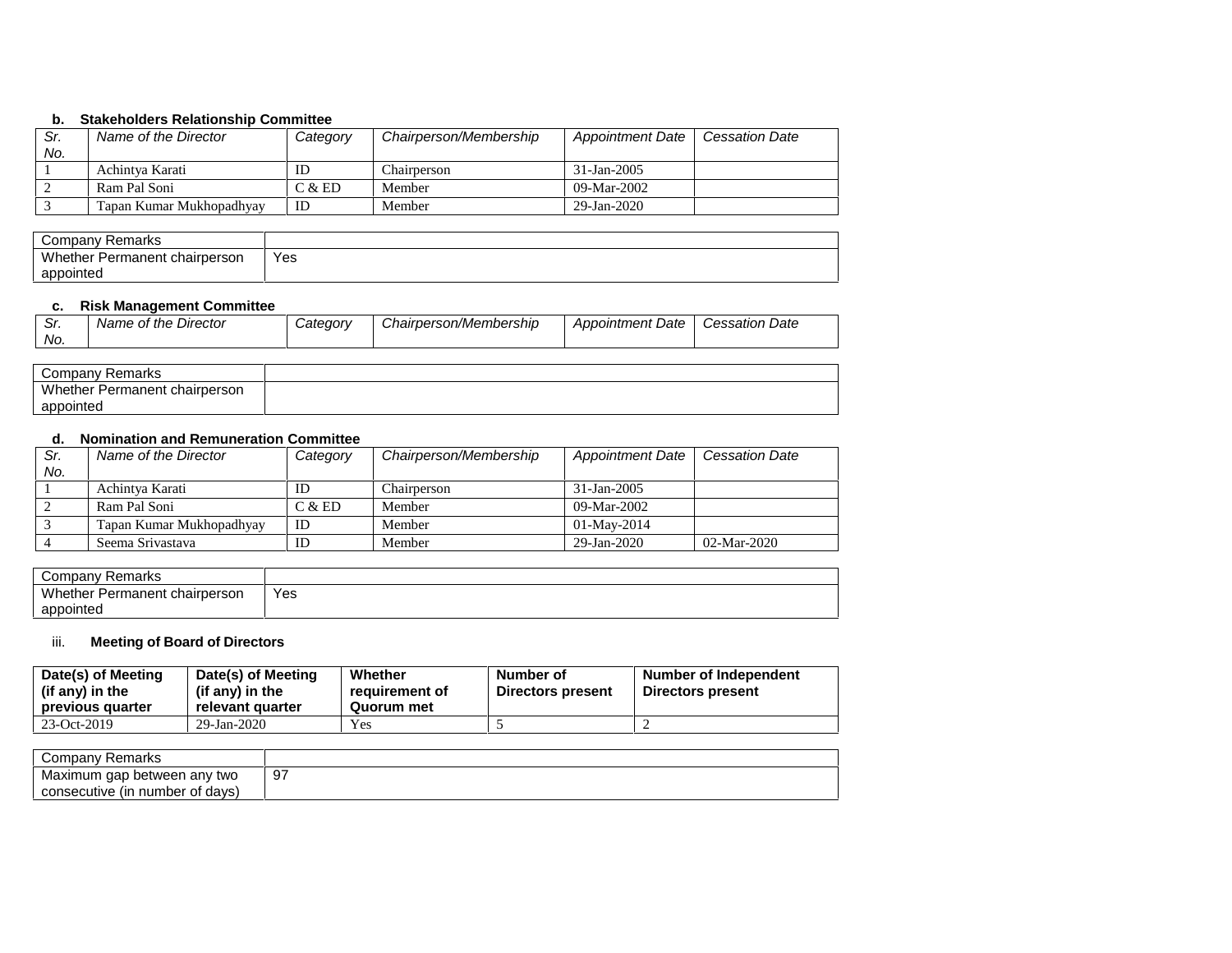# iv. **Meeting of Committees**

| Name of the<br><b>Committee</b> | Date(s) of meeting<br>during of the<br>committee in the<br>previous quarter | Date(s) of meeting<br>of the committee<br>in the relevant<br>quarter | Whether<br>requirement of<br>Quorum met<br>(Yes/No) | Number of<br><b>Directors</b><br>present | Number of<br>independent<br>directors present |
|---------------------------------|-----------------------------------------------------------------------------|----------------------------------------------------------------------|-----------------------------------------------------|------------------------------------------|-----------------------------------------------|
| <b>Audit Committee</b>          | $23-Oct-2019$                                                               |                                                                      | Yes                                                 |                                          |                                               |
| <b>Audit Committee</b>          |                                                                             | 29-Jan-2020                                                          | Yes                                                 |                                          |                                               |
| <b>Stakeholders</b>             | $23-Oct-2019$                                                               |                                                                      | Yes                                                 | 2                                        |                                               |
| <b>Relationship Committee</b>   |                                                                             |                                                                      |                                                     |                                          |                                               |
| <b>Stakeholders</b>             |                                                                             | 29-Jan-2020                                                          | Yes                                                 | ∍                                        |                                               |
| <b>Relationship Committee</b>   |                                                                             |                                                                      |                                                     |                                          |                                               |

| Company Remarks                 |     |
|---------------------------------|-----|
| Maximum gap between any two     | -97 |
| consecutive (in number of days) |     |
| [Only for Audit Committee]      |     |

## v. **Related Party Transactions**

| <b>Subject</b>                                          | <b>Compliance status</b><br>(Yes/No/NA) | <b>Remark</b> |
|---------------------------------------------------------|-----------------------------------------|---------------|
| Whether prior approval of audit committee obtained      | Yes                                     |               |
| Whether shareholder approval obtained for material RPT  | Not Applicable                          |               |
| Whether details of RPT entered into pursuant to omnibus | Yes                                     |               |
| approval have been reviewed by Audit Committee          |                                         |               |

| Disclosure of notes on related<br>party transactions and |  |
|----------------------------------------------------------|--|
| Disclosure of notes of material                          |  |
| related party transactions                               |  |

#### **VI. Affirmations**

- 1. The composition of Board of Directors is in terms of SEBI (Listing obligations and disclosure requirements) Regulations, 2015. **Yes**
- 2. The composition of the following committees is in terms of SEBI(Listing obligations and disclosure requirements) Regulations, 2015
	- a. Audit Committee **Yes**
	- b. Nomination & remuneration committee **Yes**
	- c. Stakeholders relationship committee **Yes**
	- d. Risk management committee (applicable to the top 100 listed entities) **- Not applicable**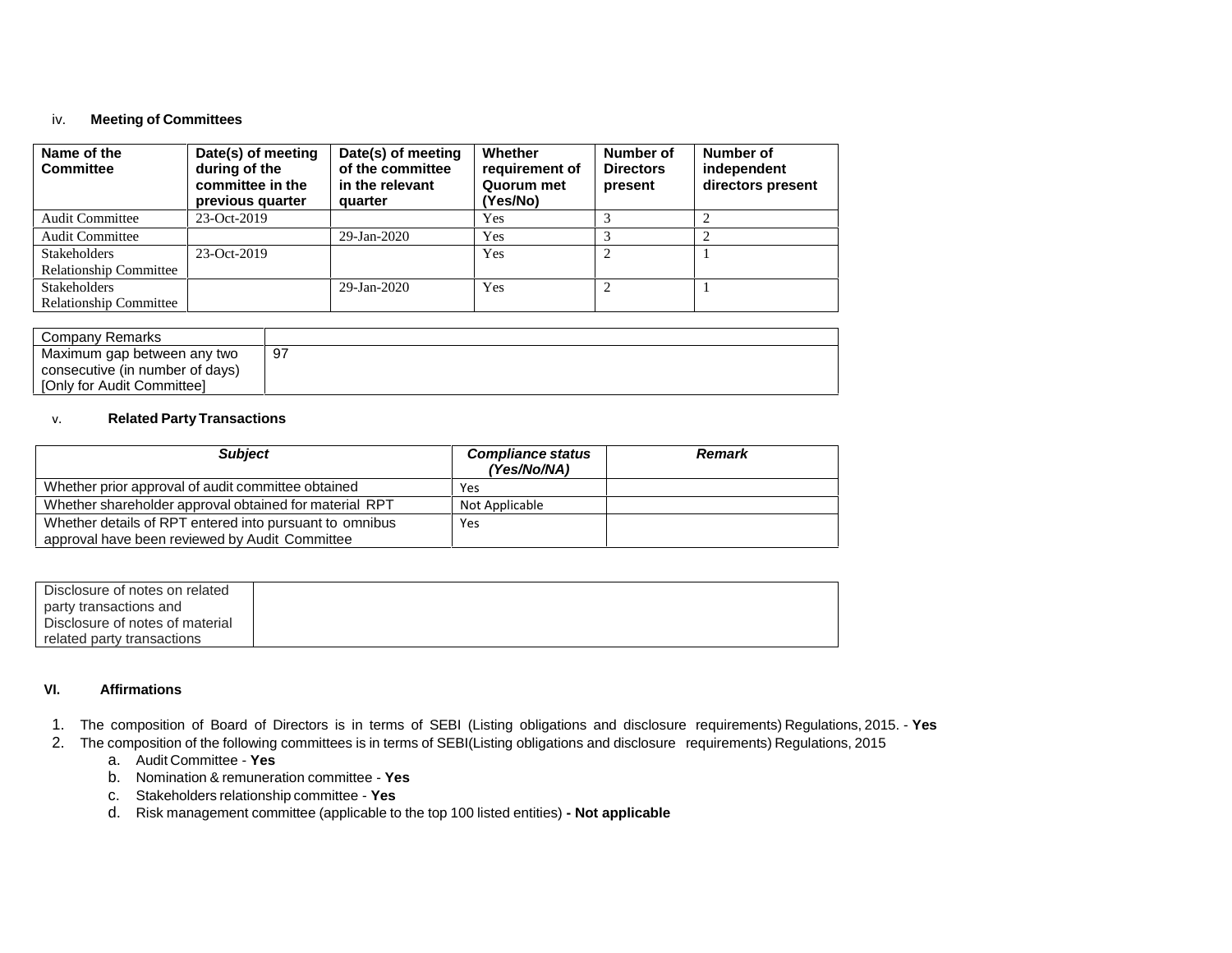- 3. The committee members have been made aware of their powers, role and responsibilities as specified in SEBI (Listing obligations and disclosure requirements) Regulations, 2015. **- Yes**
- 4. The meetings of the board of directors and the above committees have been conducted in the manner as specified in SEBI (Listing obligations and disclosure requirements) Regulations, 2015.**- Yes**
- 5. a. This report and/or the report submitted in the previous quarter has been placed before Board of Directors. **- Yes** b. Any comments/observations/advice of Board of Directors may be mentioned here:

**%affirmComments%**

**Name : %affirmName% Designation : %affirmDesignation%**

#### **ANNEXURE II**

#### Format to be submitted by listed entity at the end of the financial year (for the whole of financial year)

| I. Disclosure on website in terms of Listing Regulations                                                           |                             |                |                     |  |  |  |
|--------------------------------------------------------------------------------------------------------------------|-----------------------------|----------------|---------------------|--|--|--|
| <b>Item</b>                                                                                                        | <b>Compliance</b><br>status | Company Remark | Website             |  |  |  |
| As per regulation 46(2) of the LODR:                                                                               |                             |                |                     |  |  |  |
| Details of business                                                                                                | Yes                         |                | www.sangamgroup.com |  |  |  |
| Terms and conditions of appointment of                                                                             | Yes                         |                | www.sangamgroup.com |  |  |  |
| Composition of various committees of board of                                                                      | Yes                         |                | www.sangamgroup.com |  |  |  |
| Code of conduct of board of directors and senior Yes                                                               |                             |                | www.sangamgroup.com |  |  |  |
| Details of establishment of vigil mechanism/                                                                       | Yes                         |                | www.sangamgroup.com |  |  |  |
| Criteria of making payments to non-executive                                                                       | Yes                         |                | www.sangamgroup.com |  |  |  |
| Policy on dealing with related party transactions                                                                  | Yes                         |                | www.sangamgroup.com |  |  |  |
| Policy for determining 'material' subsidiaries                                                                     | Yes                         |                | www.sangamgroup.com |  |  |  |
| Details of familiarization programs imparted to                                                                    | Yes                         |                | www.sangamgroup.com |  |  |  |
| Email address for grievance redressal and other Yes                                                                |                             |                | www.sangamgroup.com |  |  |  |
| relevant details entity who are responsible for                                                                    |                             |                |                     |  |  |  |
| Contact information of the designated officials of Yes                                                             |                             |                | www.sangamgroup.com |  |  |  |
| <b>Financial results</b>                                                                                           | Yes                         |                | www.sangamgroup.com |  |  |  |
| Shareholding pattern                                                                                               | Yes                         |                | www.sangamgroup.com |  |  |  |
| Details of agreements entered into with the<br>media companies and/or their associates                             | Not Applicable              |                |                     |  |  |  |
| Schedule of analyst or institutional investor meet Not Applicable<br>and presentations madeby the listed entity to |                             |                |                     |  |  |  |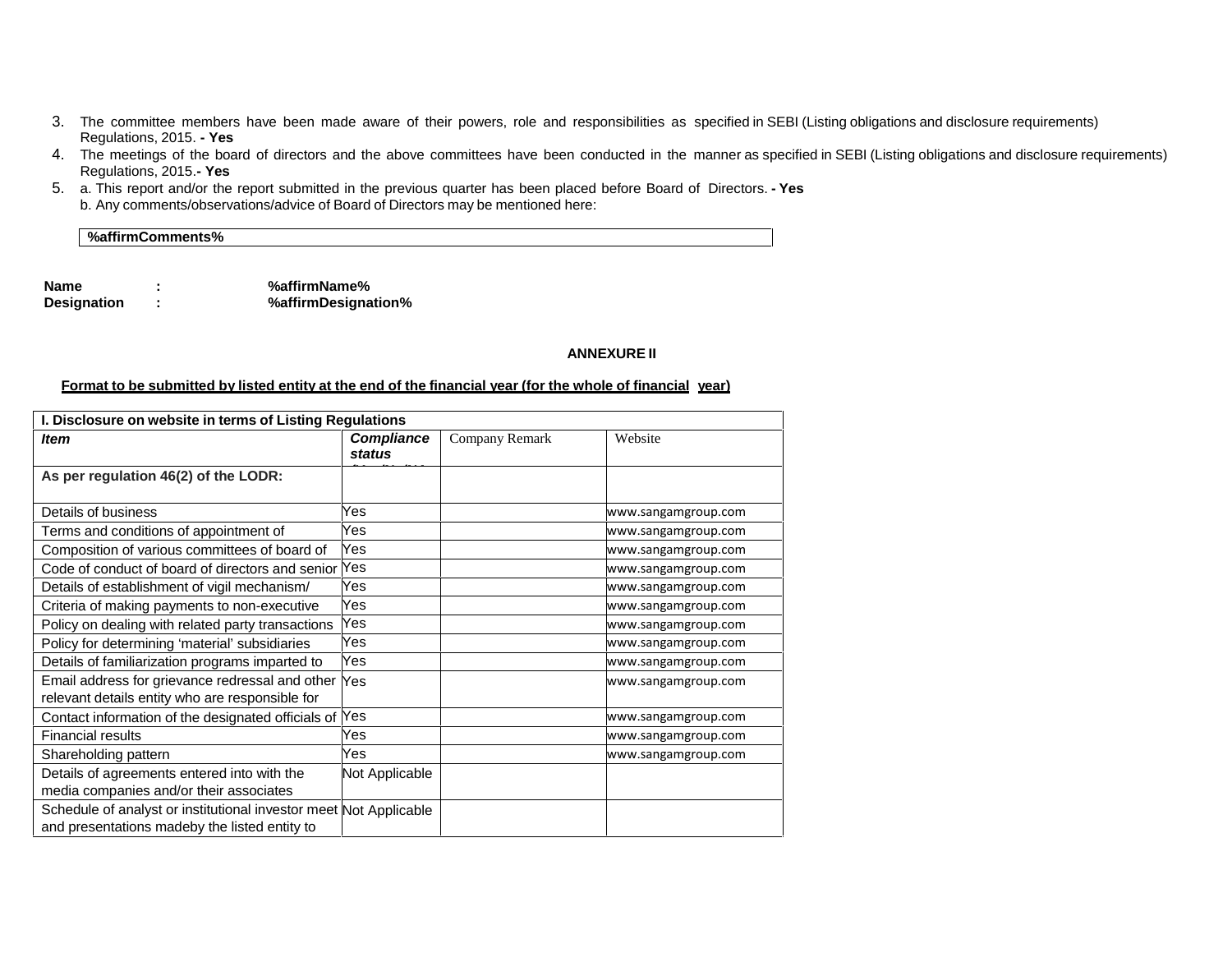| New name and the old name of the listed entity                                                                          |     | Not Applicable              |                          |                          |  |                     |
|-------------------------------------------------------------------------------------------------------------------------|-----|-----------------------------|--------------------------|--------------------------|--|---------------------|
| Advertisements as per regulation 47 (1)                                                                                 |     |                             |                          |                          |  | www.sangamgroup.com |
| Credit rating or revision in credit rating obtained                                                                     |     |                             |                          |                          |  | www.sangamgroup.com |
| Separate audited financial statements of each                                                                           | Yes |                             |                          |                          |  | www.sangamgroup.com |
| As per other regulations of the LODR:                                                                                   |     |                             |                          |                          |  |                     |
| Whether company has provided information                                                                                |     |                             |                          |                          |  | www.sangamgroup.com |
| under separate section on its website as per                                                                            | Yes |                             |                          |                          |  |                     |
| Regulation 46(2)                                                                                                        |     |                             |                          |                          |  |                     |
| Materiality Policy as per Regulation 30                                                                                 | Yes |                             |                          |                          |  | www.sangamgroup.com |
| Dividend Distribution policy as per Regulation                                                                          | Yes |                             |                          |                          |  | www.sangamgroup.com |
| It is certified that these contents on the website                                                                      | Yes |                             |                          |                          |  | www.sangamgroup.com |
| <b>Il Annual Affirmations</b>                                                                                           |     |                             |                          |                          |  |                     |
| <b>Particulars</b>                                                                                                      |     |                             | <b>Regulation Number</b> | Compli<br>ance<br>status |  | Company<br>Remark   |
| Independent director(s) have been appointed in<br>terms of specified criteria of 'independence'<br>and/or 'eligibility' |     | $16(1)(b)$ & $25(6)$        |                          | Yes                      |  |                     |
| <b>Board composition</b>                                                                                                |     | $17(1), 17(1A)$ &<br>17(1B) |                          | Yes                      |  |                     |
| Meeting of Board of directors                                                                                           |     | 17(2)                       |                          | Yes                      |  |                     |
| Quorum of Board meeting                                                                                                 |     | 17(2A)                      |                          | Yes                      |  |                     |
| Review of Compliance Reports                                                                                            |     | 17(3)                       |                          | Yes                      |  |                     |
| Plans for orderly succession for<br>appointments                                                                        |     | 17(4)                       |                          | Yes                      |  |                     |
| Code of Conduct                                                                                                         |     | 17(5)                       |                          | Yes                      |  |                     |
| Fees/compensation                                                                                                       |     | 17(6)                       |                          | Yes                      |  |                     |
| Minimum Information                                                                                                     |     | 17(7)                       |                          | Yes                      |  |                     |
| Compliance Certificate                                                                                                  |     | 17(8)                       |                          | Yes                      |  |                     |
| Risk Assessment & Management                                                                                            |     | 17(9)                       |                          | Yes                      |  |                     |
| Performance Evaluation of Independent<br><b>Directors</b>                                                               |     | 17(10)                      |                          | Yes                      |  |                     |
| Recommendation of Board                                                                                                 |     | 17(11)                      |                          | Yes                      |  |                     |
| Maximum number of directorship                                                                                          |     | 17A                         |                          | Yes                      |  |                     |
| <b>Composition of Audit Committee</b>                                                                                   |     | 18(1)                       |                          | Yes                      |  |                     |
| <b>Meeting of Audit Committee</b>                                                                                       |     | 18(2)                       |                          | Yes                      |  |                     |
| Composition of nomination & remuneration<br>committee                                                                   |     | $19(1)$ & (2)               |                          | Yes                      |  |                     |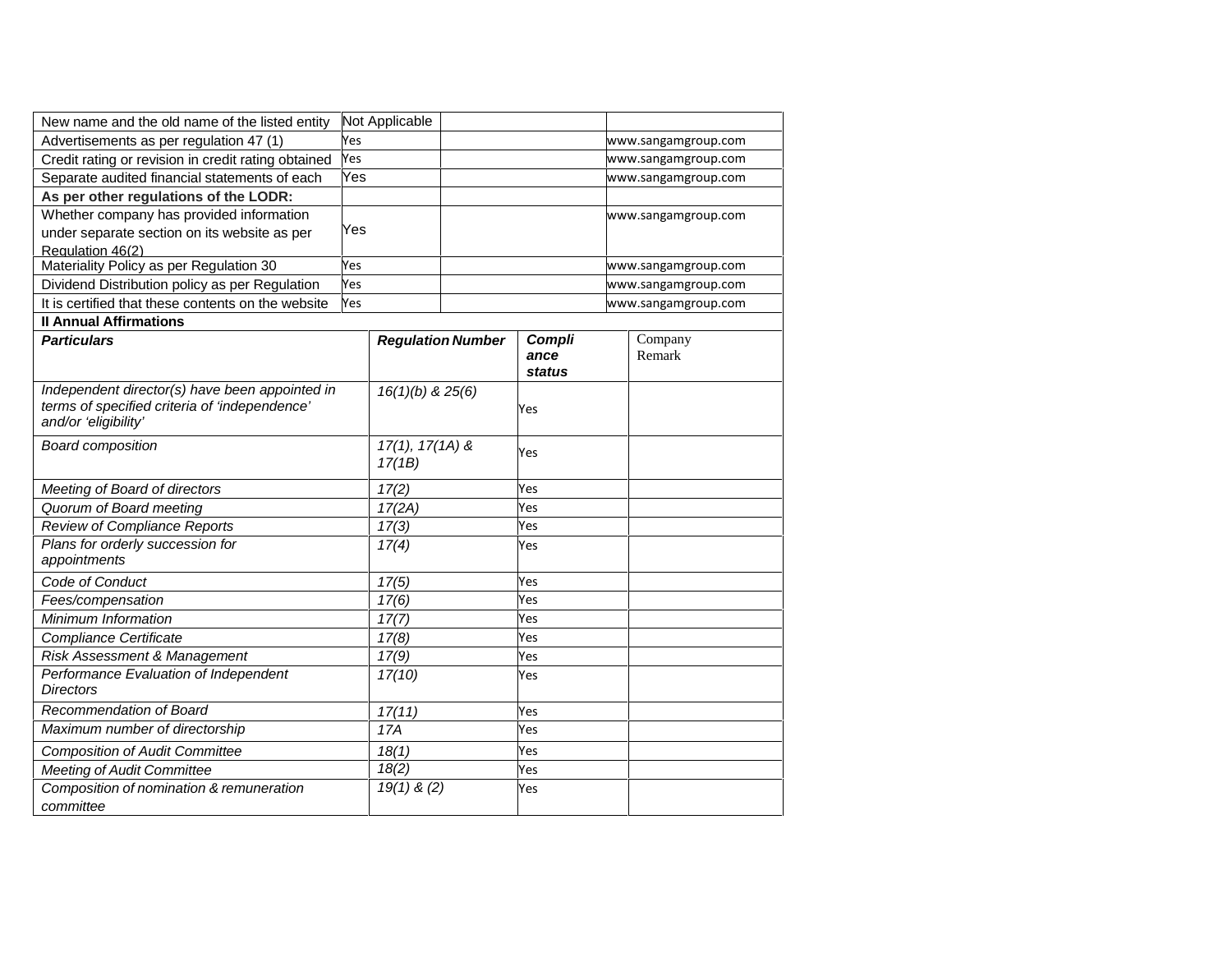| Quorum of Nomination and Remuneration<br>Committee meeting                                                              | 19(2A)                             | Yes            |
|-------------------------------------------------------------------------------------------------------------------------|------------------------------------|----------------|
| Meeting of nomination & remuneration<br>committee                                                                       | 19(3A)                             | Yes            |
| <b>Composition of Stakeholder Relationship</b><br>Committee                                                             | $20(1), 20(2)$ and<br>20(2A)       | Yes            |
| Meeting of stakeholder relationship committee                                                                           | 20(3A)                             | Yes            |
| Composition and role of risk management<br>committee                                                                    | 21(1), (2), (3), (4)               | Not Applicable |
| Meeting of Risk Management Committee                                                                                    | 22                                 | Not Applicable |
| Vigil Mechanism                                                                                                         | 22                                 | Yes            |
| Policy for related party Transaction                                                                                    | $23(1)$ , $(1A)$ , $(5)$ , $(6)$ , | Yes            |
| Prior or Omnibus approval of Audit Committee<br>for all related party transactions                                      | 23(2), (3)                         | Yes            |
| Approval for material related party transactions                                                                        | 23(4)                              | Not Applicable |
| Disclosure of related party transactions on<br>consolidated basis                                                       | 23(9)                              | Yes            |
| Composition of Board of Directors of unlisted<br>material Subsidiary                                                    | 24(1)                              | Not Applicable |
| Other Corporate Governance requirements<br>with respect to subsidiary of listed entity                                  | $24(2), (3), (4), (5)$ &<br>(6)    | Yes            |
| Annual Secretarial Compliance Report                                                                                    | 24(A)                              | Yes            |
| Alternate Director to Independent Director                                                                              | 25(1)                              | Not Applicable |
| Maximum Tenure                                                                                                          | 25(2)                              | Yes            |
| Meeting of independent directors                                                                                        | $25(3)$ & $(4)$                    | Yes            |
| Familiarization of independent directors                                                                                | 25(7)                              | Yes            |
| Declaration from Independent Director                                                                                   | $25(8)$ & $(9)$                    | Yes            |
| D & O Insurance for Independent Directors                                                                               | 25(10)                             | Not Applicable |
| Memberships in Committees                                                                                               | 26(1)                              | Yes            |
| Affirmation with compliance to code of conduct<br>from members of Board of Directors and<br>Senior management personnel | 26(3)                              | Yes            |